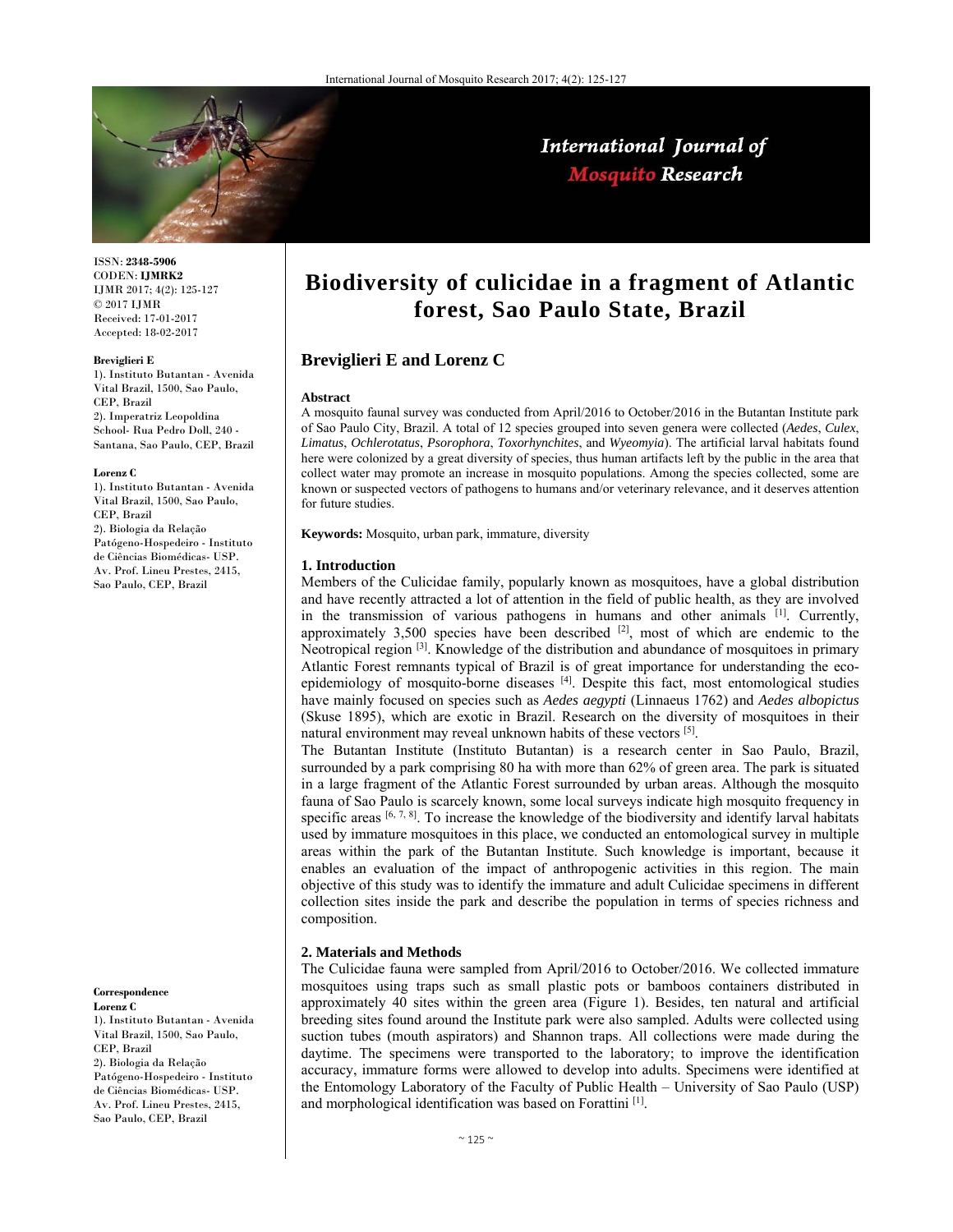

**Fig 1:** Location of study area and sampling sites in the Butantan Institute, Sao Paulo Brazil. \*Natural breeding sites: temporary ground water and phytotelmata bromeliads.

## **3. Results & Discussion**

Over the sampling period, 12 different species belonging to seven genera were collected (Table 1). Some of these species are recognized vectors of human disease, e.g., *Ae. aegypti* and *Ae. albopictus*. *Culex dolosus* (L. Arribálzaga 1891) was the dominant species (43.2%) and colonized the highest number of larval habitats, followed by *Ae. albopictus* (15%). Other species with low abundance (<1%) included *Ae. serratus*, *Ae. crinifer*, *Culex pleuristriatus*, and *Toxorhynchites* sp. When we compared these results with the results of other studies conducted in parks in Sao Paulo, we noticed that the species richness of the Butantan Institute park was relatively low. According to Medeiros-Souza *et al.* [8], other state parks yielded more than 25 species, in contrast to just 12 species found in our study. Keesing *et al.* <sup>[9]</sup> have stated that biodiversity loss could affect the transmission dynamics of infectious diseases. From this eco-epidemiological viewpoint, studies that seek to explain the role of urban green fragments in the incidence of vector-borne disease are of great relevance [8].

**Table 1:** Total numbers of immature and adult mosquito specimens collected in Butantan Institute (Brazil) from April/2016 to October/2016.

| <b>Species</b>                           | <b>Collection</b><br>site* | <b>Adults</b>  | <b>Immatures</b> | <b>Total</b><br>(%) |
|------------------------------------------|----------------------------|----------------|------------------|---------------------|
| Culex dolosus                            | A/N                        | 15             | 103              | 43.2                |
| Aedes albopictus                         | A                          | 6              | 35               | 15.0                |
| Culex coronator                          | A/N                        | 10             | 29               | 14.3                |
| Limatus durhami                          | A/N                        | 13             | 18               | 11.4                |
| Psorophora ferox                         | N                          | $\overline{c}$ | 13               | 5.5                 |
| <i><b>Ochlerotatus</b></i><br>scapularis | A/N                        | $\mathfrak{D}$ | 8                | 3.7                 |
| Aedes aegypti                            | А                          | 8              | 3                | 4.0                 |
| Aedes serratus                           | N                          |                | $\mathfrak{D}$   | 0.72                |
| Aedes crinifer                           | N                          |                |                  | 0.36                |
| Culex pleuristriatus                     | N                          |                |                  | 0.36                |
| Wyeomyia theobaldi                       | N                          | $\mathfrak{D}$ |                  | 1.1                 |
| Toxorhynchites sp.                       | N                          |                |                  | 0.36                |
| Total                                    |                            | 58             | 215              | 100                 |

 $* A =$  Artificial breeding sites; N = Natural breeding sites

The larval mosquito community was found in artificial habitats, temporary ground water, and phytotelmata bromeliads. Some mosquito species that develop quickly, such as *Ochlerotatus scapularis* (Rondani 1848) and some *Culex* and *Psorophora* mosquitoes as those found in this study can exploit habitats like temporary rain pools that, depending on temperature conditions, may only last for a few days. Regarding Sabethini mosquitoes, some studies showed that *Limatus durhamii* (Theobald 1901) was the species best adapted to the urban environment, with a high potential for domiciliation and adaptation to different types of artificial larval habitats [4]. Lourenço-de-Oliveira *et al.* [10] have found immature *Li. durhamii* exclusively in artificial containers in peri-urban areas of the city of Rio de Janeiro. Consistently, in Instituto Butantan 80% of *Li. durhamii* larvae were collected from artificial containers.

In the present study, *Psorophora ferox* (Von Humboldt 1819) were collected exclusively in ground water, and mostly in temporary waters. This species lay eggs that can tolerate drought conditions and may remain viable for several years or until the next flood event [11], a strategy that would allow them to colonize recently formed ground pools and that is common to all species of Psorophora in general [1].

# **4. Conclusions**

In general, the artificial larval habitats found in Instituto Butantan were colonized by a great diversity of species, thus human artifacts left by the public in the area that collect water may promote an increase in mosquito populations. Among the species collected, some are known or suspected vectors of pathogens to humans and/or veterinary relevance, and it deserves attention for future studies.

# **5. Acknowledgments**

We thank Fundação de Amparo à Pesquisa do Estado de Sao Paulo (2013/05521-9) for funding and to all other members of the Instituto Butantan and Entomology Laboratory of the Faculty of Public Health who contributed during the field and laboratory works.